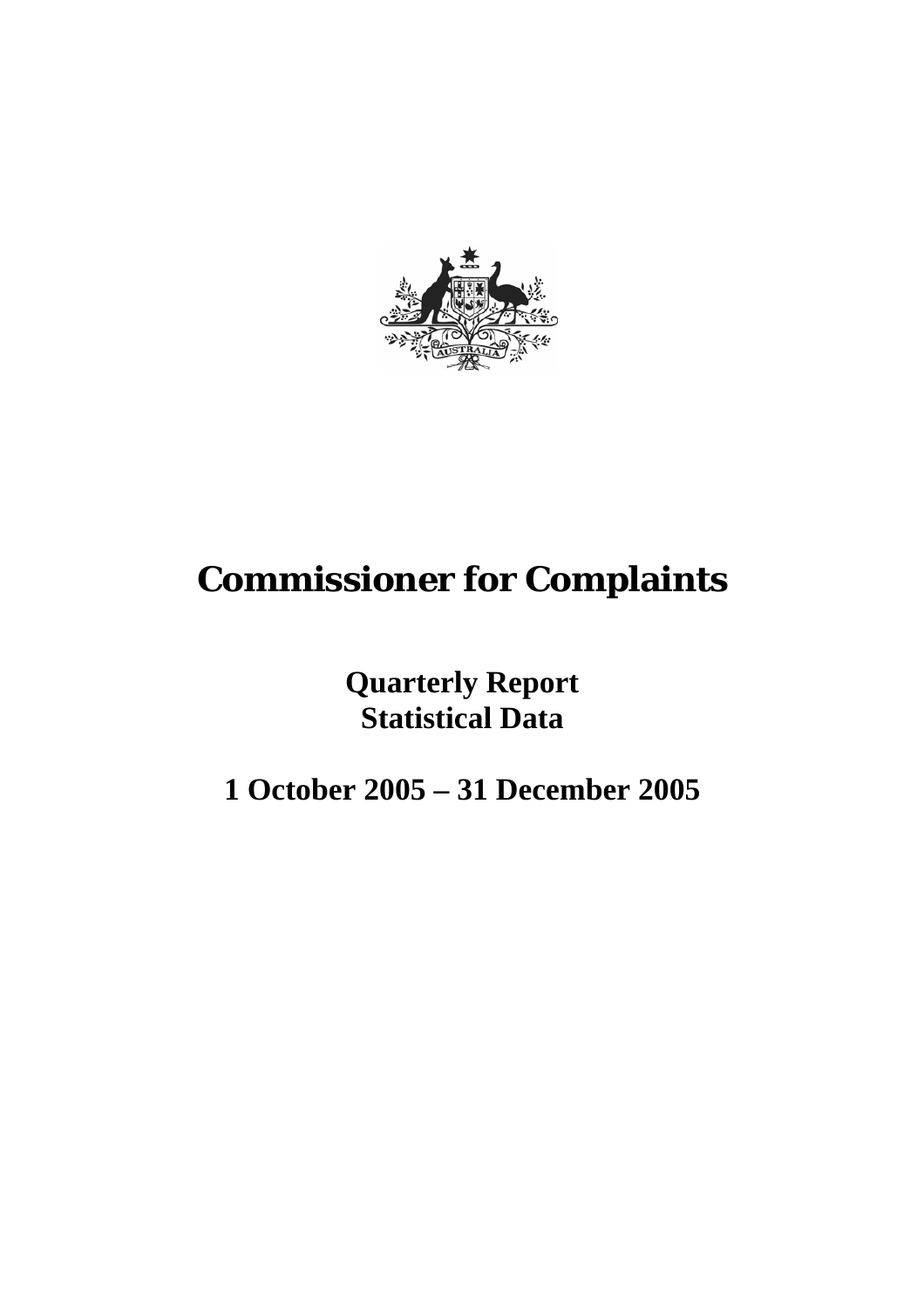# **Contents**

#### **NATIONAL STATISTICS**

| <b>Total Number of Calls</b>                                    |   |
|-----------------------------------------------------------------|---|
| Recorded Complaints                                             | 2 |
| Complainant Type                                                | 3 |
| Average Time to Resolve Complaints                              | 3 |
| Referrals                                                       |   |
| <b>Site Visits</b>                                              |   |
| Non acceptance of Complaints and Appeals                        |   |
| Reconsideration of a Decision to Cease Dealing with a Complaint | 6 |
| Referrals and Committee Hearings by State and Territory         | 6 |
| Determination Reviews by State and Territory                    | 6 |
| <b>Information Statistics</b>                                   | 7 |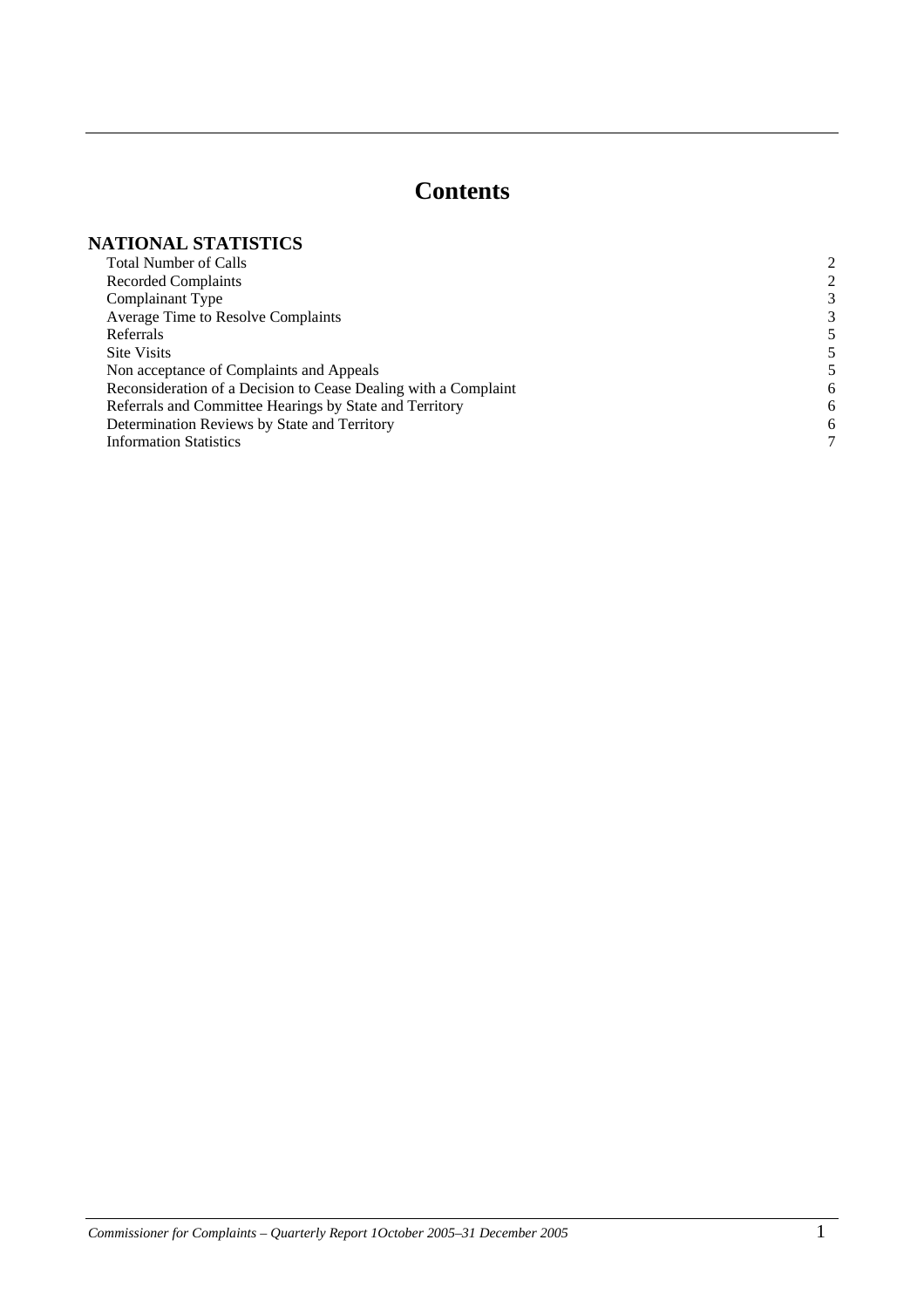# **National Statistics**

The statistical information for the following graphs is derived from various reporting elements of the CRS database.

# **Total Number of Calls**

During this reporting period the Scheme dealt with a total of 1,376 calls. The following figure shows the breakdown of calls recorded in each jurisdiction, that is the number of complaints and information calls, shown as a percentage of the total number of calls recorded nationally.



Of the 1,376 calls recorded, 285 (21 per cent) were registered as complaints and 1,091 (79 per cent) were registered as information calls.

# **Recorded Complaints**

The majority (95 per cent) of the 285 complaints recorded during the reporting period related to aged residential care services. Eleven complaints (four per cent) related to Community Aged Care Packages (CACPs), two complaints related to flexible care services.

As in previous reports, the relatives of residents lodged the majority of complaints recorded nationally (64 per cent). Across Australia, care recipients lodged 16 per cent of complaints, staff and ex-staff each lodged three per cent and friends two per cent. Two per cent of complaints were registered as 'unknown' and a further 10 of complainants were recorded as 'other'.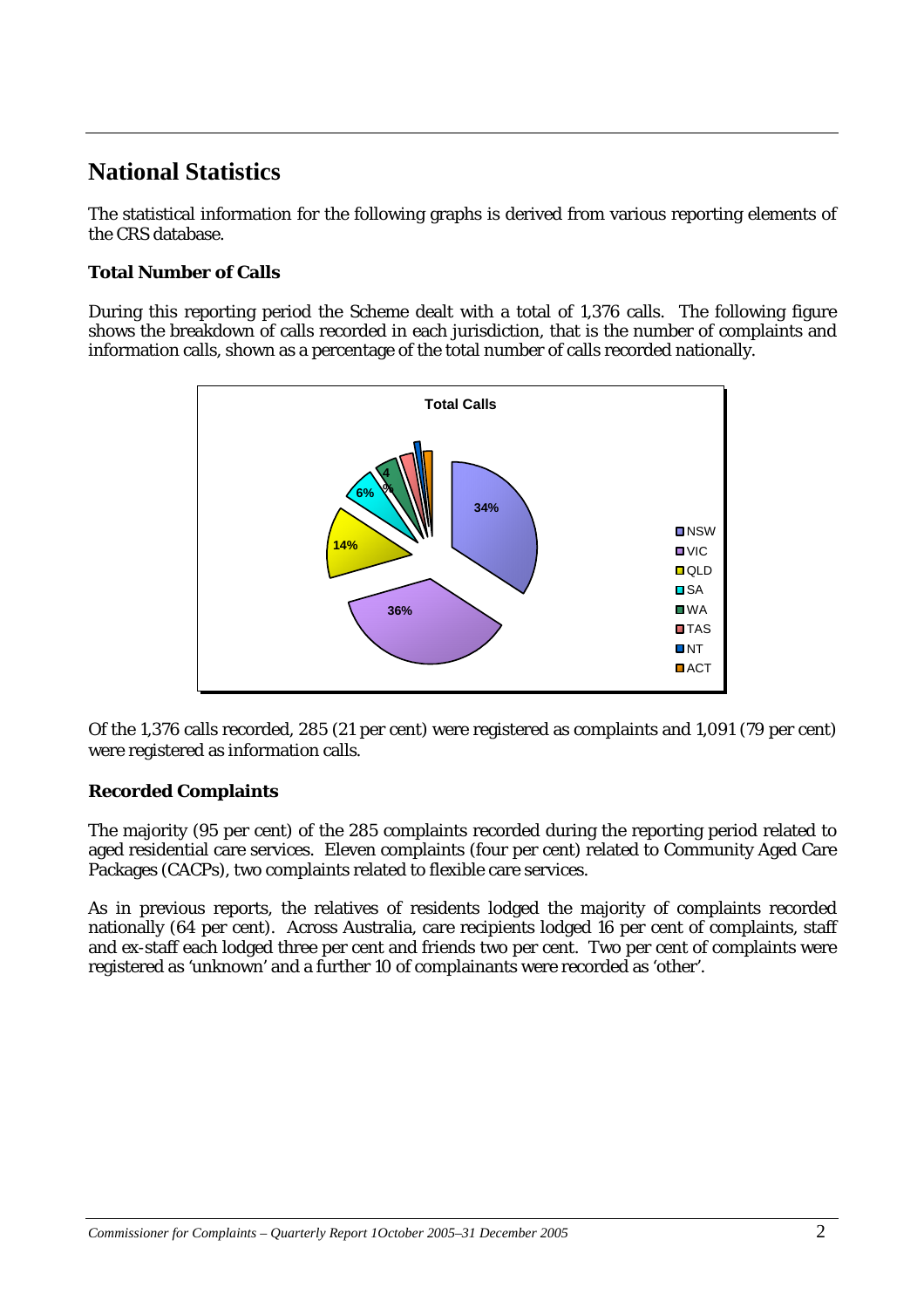

# **Complainant Type**

Of the 285 complaints recorded nationally during the reporting period, 243 (85 per cent) were registered as open complaints, 25 (12 per cent) as confidential complaints and seven (two per cent) as anonymous complaints.



# **Average Time to Resolve Complaints**

The database provides information regarding new cases both received and finalised within a period. During the quarter the Scheme finalised 110 cases that were lodged during the reporting period. The average number of days to finalise complaints received within the reporting period was 22.6 days, slightly longer than the average reported in the previous quarter.

At the end of the reporting period the data show that, nationally, 14 per cent of cases were incomplete, 29 per cent were ongoing, 39 per cent had been finalised, six per cent were not accepted and 12 per cent had been withdrawn.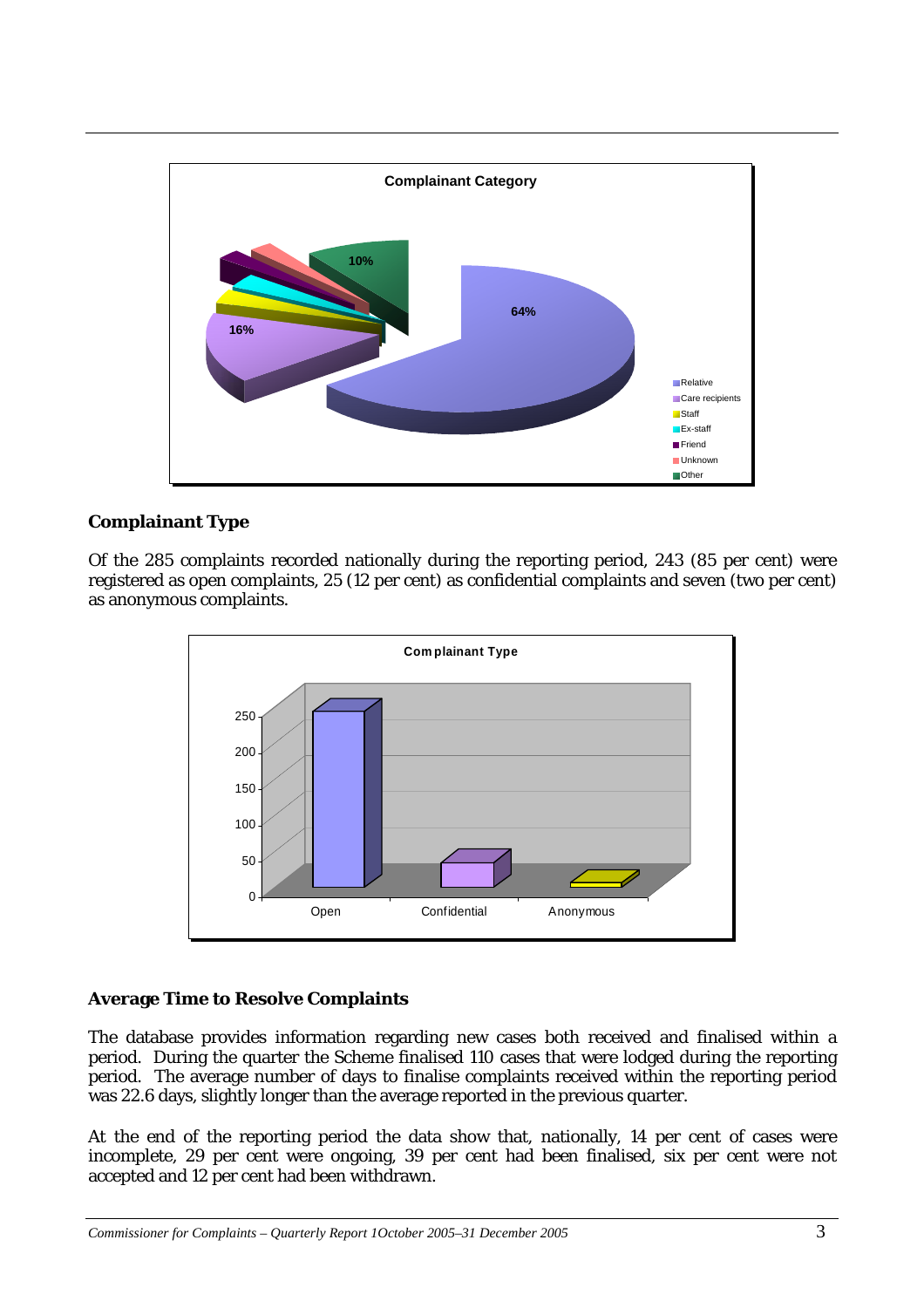

The Scheme uses 13 key words to record complaint issues. Officers apply one keyword to each separate issue and, wherever possible, are encouraged to create one issue per case. That is, choose the one keyword that outlines the principal concern underlying the issue and thereby the case. Second issues are created only if absolutely necessary and then, only if a different keyword is applied. The figure below shows the most frequently recorded complaint issues during this reporting quarter.



As in most reporting quarters, health and personal care and consultation & communication are the most frequently recorded complaint issues.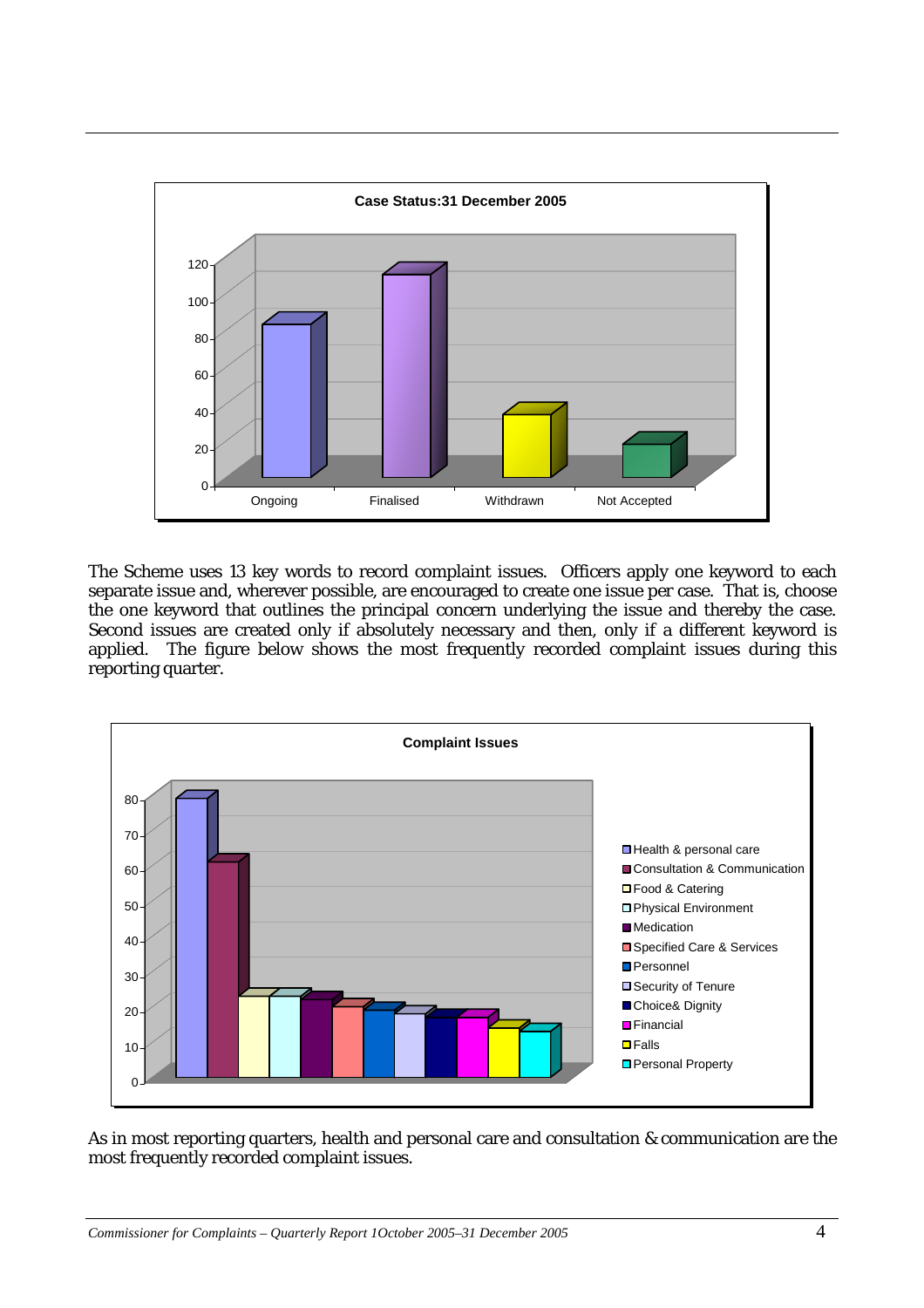#### **Referrals**

It should be noted that a complaint may have a number of elements/issues for resolution and a referral made to an external agency does not necessarily mean that officers take no further action with regard to the complaint.

During the reporting period a range of issues were referred either to an external organisation or internally for further consideration and/or action. Data input is poor, however the database indicates that a total of 55 issues were referred. The database denotes that 22 matters were referred to the Aged Care Standards and Accreditation Agency and 13 issues were referred internally to other sections within the department (predominantly compliance). Fourteen matters were referred for mediation, three matters to the police and two issues were referred to other bodies. The database records one matter referred for determination.

#### **Site Visits**

During the reporting period the database records that officers undertook a total of 91 site visits either as part of the preliminary assessment or ongoing management of the issues raised.A total of 82 facilities were visited and issues relating to 89 individual complaints were discussed.

A comprehensive assessment is essential not only in making decisions whether to accept a complaint or otherwise but to also clarify issues and parties/action plan etc. Complainants and service providers in contact with this Office through either the ongoing management of a complaint, satisfaction surveys and/or focus groups have indicated a clear preference for the Scheme to adopt an investigation model when dealing with complaints.

While the Scheme continues to operate using alternative dispute resolution principles site visits have been a welcome addition to the process. Complainants believe that site visits are the beginning of a process which looks at all their issues and concerns and service providers have stated that, while there is no comprehensive investigation, at least their view is considered during the assessment process.

#### **Non acceptance of Complaints and Appeals**

Based on *last status change* the database indicates that, across Australia, a total of 25 complaints were not accepted by the Scheme during the reporting period. Seven of these complaints were received prior to 1 October 2005.

Eighteen complaints lodged during the reporting period were not accepted. Of those 14 were not accepted in Victoria, two in New South Wales, one in Tasmania and Queensland respectively.

During this quarter, the Commissioner for Complaints was asked to provide advice in relation to four appeals against the non-acceptance of a complaint. This equates to 16 per cent of all non acceptances recorded during the period. Two appeals were lodged in New South Wales and one each in Victoria and Tasmania. The Commissioner recommended that three of these decisions be confirmed and in the other matter recommended that the decision be set aside.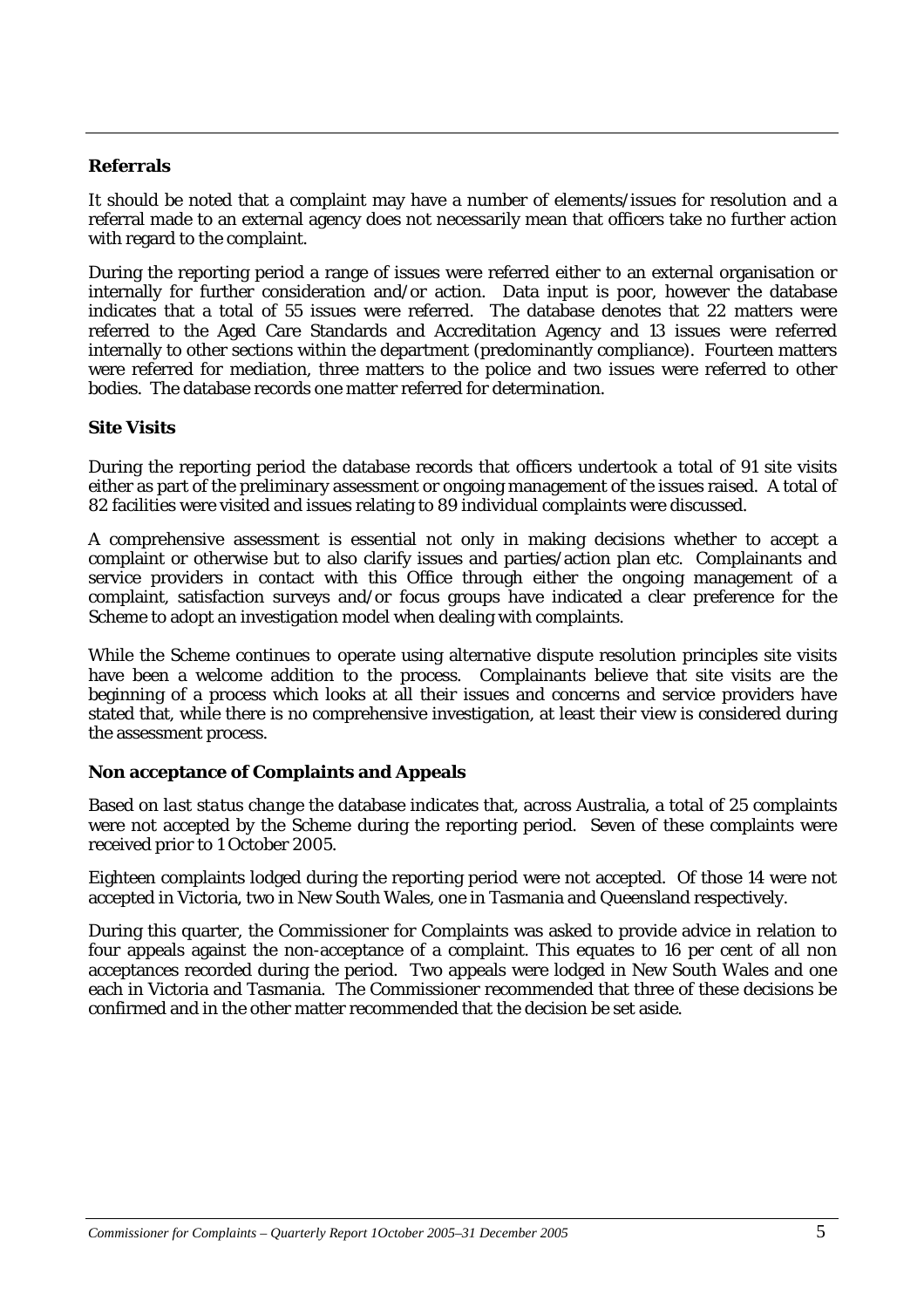

# **Reconsideration of a Decision to Cease Dealing with a Complaint**

One application for reconsideration of a decision to cease to deal with a complaint was received on the last day of the previous reporting period and another was received during this quarter. The Commissioner recommended that both these decision be confirmed.

# **Referrals and Committee Hearings by State and Territory**



During the reporting period nine hearings were conducted. Two determinations were also finalised following hearings conducted during the previous quarter. A further 10 cases were referred for determination. The complaints involved a range of issues including consultation, complaints process, medication, bowel management, clinical care, nutrition, security of tenure, wound and skin care, dental care, behaviour management, falls management, personal hygiene and financial issues. The Commissioner discontinued dealing with a complaint which had been referred for determination in New South Wales.

# **Determination Reviews by State and Territory**

Two determinations were appealed during the period, both related to complaints that originated in Victoria. One appeal was not accepted. A review decision from an appeal lodged in the previous quarter (South Australia) was also finalised during this reporting period. Both review decisions were to confirm the original committee's decision.